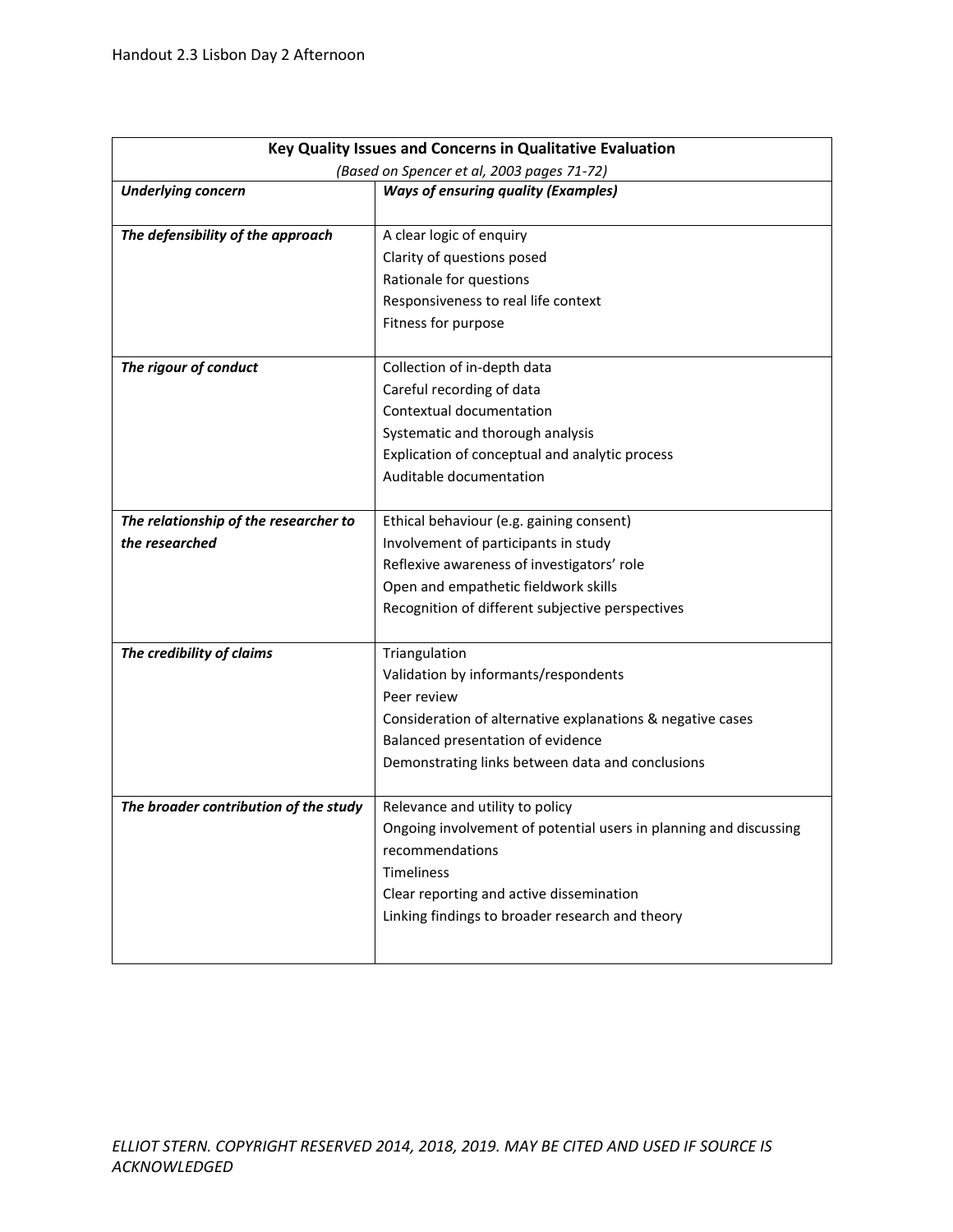## An assessment checklist at the proposal stage

- Have impacts been identified and understood?
- Are stakeholders going to be involved in validating these impacts?
- Has existing knowledge about this kind of programme, including ToCs, been taken into account?
- Are programmes purposes understood and evaluation questions clearly stated?
- Has the proposal shown how IE design is able to link cause and effect and answer evaluation questions?
- Is the proposed design consistent with programme attributes and the simplicity or complexity of the programme?
- Is the timing of the IE consistent with the likely trajectory of intended change?
- If the programme is complex are the proposed methods able to disentangle more than one cause?
- Are proposals putting forward measurement of impacts consistent with the kind of programme data available and collectable; and the designs and methods to be used?
- Have protocols and methodological guidance, where these exist, been cited and used
- Are examples of work by members of the proposal team that uses similar methods and designs been provided.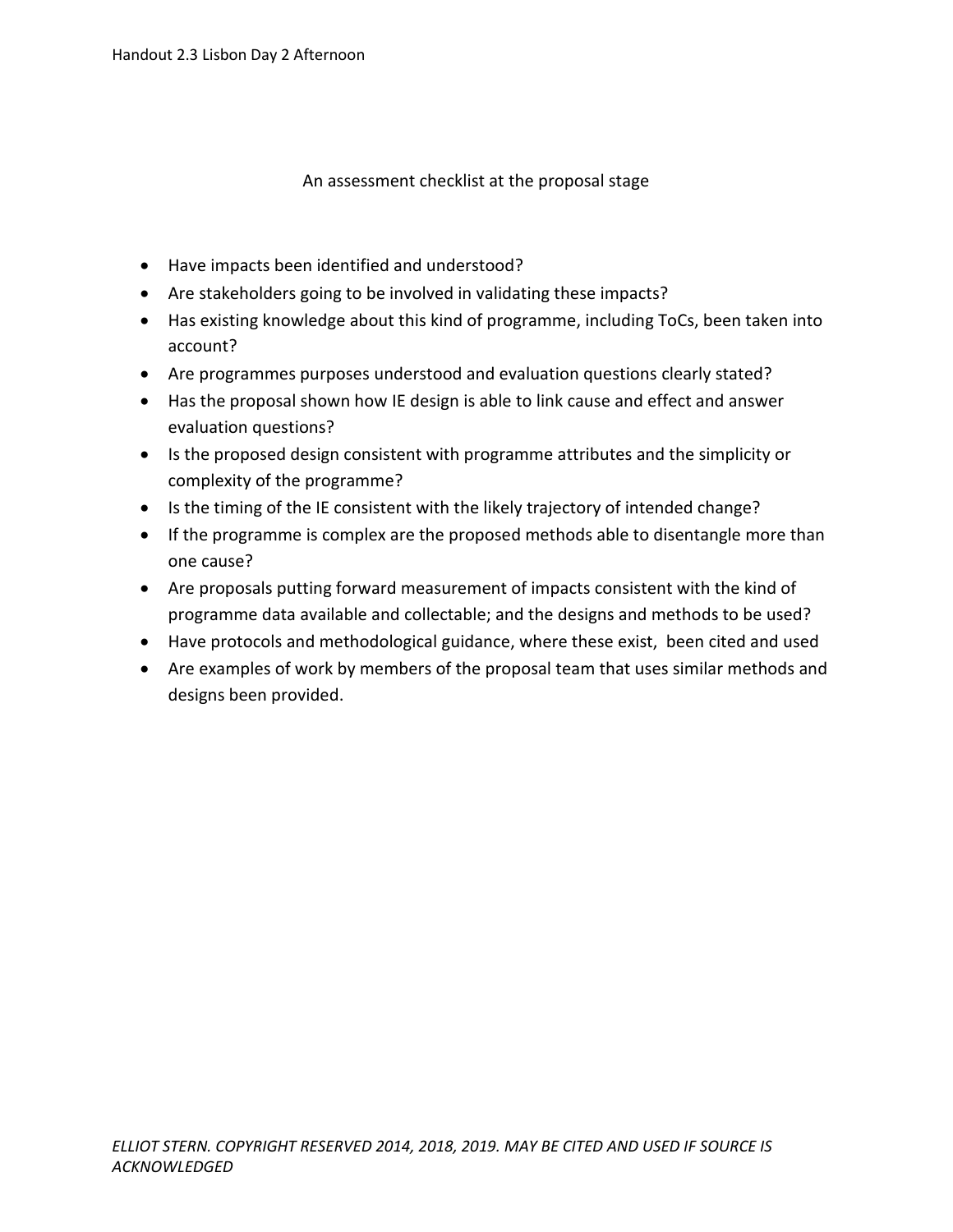| Drawing up Terms of Reference for Impact Evaluations |                                                                                                                                                                                    |                                                                                                                                                                                                                                                          |                                                                                                                                                                                                  |  |  |
|------------------------------------------------------|------------------------------------------------------------------------------------------------------------------------------------------------------------------------------------|----------------------------------------------------------------------------------------------------------------------------------------------------------------------------------------------------------------------------------------------------------|--------------------------------------------------------------------------------------------------------------------------------------------------------------------------------------------------|--|--|
| <b>Design issues</b>                                 | <b>Specific questions</b>                                                                                                                                                          | Rationale                                                                                                                                                                                                                                                | <b>Implications for ToR</b>                                                                                                                                                                      |  |  |
| Identifying<br>impacts                               | How should<br>programme impacts<br>and effects be<br>identified?                                                                                                                   | Conceptualising &<br>identifying impacts is<br>difficult; and sometimes<br>data is unavailable. When<br>to assess impacts and<br>which impacts affect<br>whom, are also design<br>issues. Stakeholders'<br>participation helps identify<br>valid impacts | Proposers should indicate<br>how they understand and<br>will identify impacts -<br>including impacts for<br>different groups.<br>Commissioners should<br>indicate data availability<br>problems. |  |  |
| <b>Building on what</b><br>is known                  | Is there already<br>substantial knowledge<br>about how these kinds<br>of programmes work,<br>perhaps a credible<br>Theory of Change?                                               | If much is already known<br>there might both be risks<br>of duplication and waste;<br>and advantages building<br>on existing knowledge                                                                                                                   | Proposers should<br>demonstrate familiarity<br>with current state of<br>evaluation/research<br>knowledge and indicate<br>how this will shape their<br>use of Theories of Change                  |  |  |
| The overall<br>purpose of the<br>evaluation          | What kind of use for<br>whom is envisaged -<br>demonstrating past<br>effectiveness; scaling-<br>up and replication;<br>improvement; learning<br>for future policy and<br>practice? | Purposes of IE may differ.<br>It is important to identify<br>main purposes as this<br>determines evaluation<br>questions and choice of<br>methods able to answer<br>these questions.                                                                     | Proposers should be<br>expected to discuss how<br>overall purpose connects<br>with evaluation questions<br>- and show an awareness<br>of design and method<br>implications                       |  |  |
| Programme<br>attributes, scale<br>and complexity     | Is the programme made<br>up of a single<br>intervention or several?<br>What is the programme<br>'architecture'?                                                                    | Programme attributes<br>constrain the choice of IE<br>designs and methods.<br>Multi-level or<br>decentralised programmes<br>offer opportunities for<br>nested designs                                                                                    | Proposers should be asked<br>to demonstrate<br>understandings of<br>programme attributes and<br>the implications for<br>designs and combinations<br>of designs.                                  |  |  |
| <b>Context and</b><br>contribution                   | How important is<br>context and how far are<br>different causal and<br>contextual factors likely<br>to influence impacts?                                                          | Programmes that are open<br>to multiple influences -<br>complex, embedded rather<br>than simple and self-<br>contained -will need to<br>focus on the contribution<br>of programme<br>interventions rather than<br>attribution                            | Proposers should be asked<br>to discuss the programme<br>context including the<br>importance of multiple<br>causal factors; and how<br>this relates to a<br>contribution or attribution<br>focus |  |  |
| <b>Measurement</b><br>and extent                     | Does the IE set out to<br>measure how much of<br>an impact a programme<br>has had - and is this<br>feasible?                                                                       | Sometimes possible to<br>assess contribution but not<br>extent (how much).<br>Numbers will determine<br>the possible statistical<br>designs and methods.                                                                                                 | If appropriate, proposers<br>should be asked to discuss<br>their approach to<br>measurement and extent                                                                                           |  |  |

| Drawing up Terms of Reference for Impact Evaluations |  |
|------------------------------------------------------|--|
|------------------------------------------------------|--|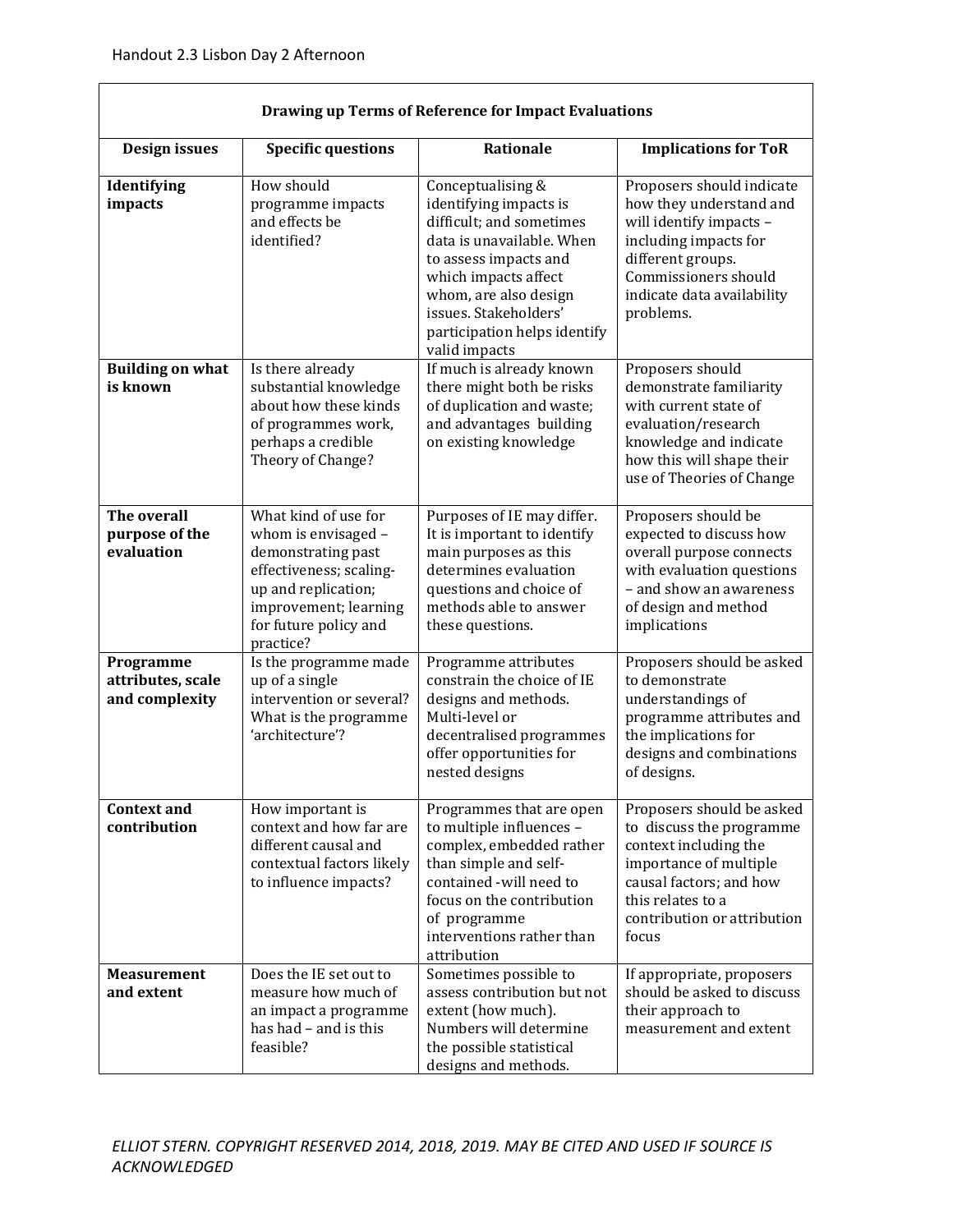| How an IE is conducted: Standards and Criteria over the Evaluation Life-cycle |                                                                                                                          |  |  |  |
|-------------------------------------------------------------------------------|--------------------------------------------------------------------------------------------------------------------------|--|--|--|
| (Reliability, Robustness and Transparency)                                    |                                                                                                                          |  |  |  |
| Choice of<br>designs &                                                        | Are designs and associated methods put forward that are established, well<br>documented and able to be defended?         |  |  |  |
| methods                                                                       | Do the chosen designs take into account Evaluation Questions and<br>intervention attributes?                             |  |  |  |
| <b>Reliability</b>                                                            | Are they able to explain how an intervention contributes to intended effects<br>for final beneficiaries?                 |  |  |  |
|                                                                               | Do the EQs allow for success and failure (positive and negative effects) to be<br>distinguished?                         |  |  |  |
| Proper<br>application                                                         | Are the ways that designs and methods are applied clearly described and<br>documented?                                   |  |  |  |
| of designs<br>and method                                                      | Does the application of designs and methods and subsequent analysis<br>follow any protocols or good practice guidelines? |  |  |  |
| <b>Robustness</b>                                                             | Is the evaluation team knowledgeable about the methods used?                                                             |  |  |  |
| <b>Drawing</b>                                                                | Do conclusions clearly follow from the findings?                                                                         |  |  |  |
| legitimate<br><b>conclusions</b>                                              | Has the evaluation explained the effects of the programme?                                                               |  |  |  |
|                                                                               | How are evaluative judgements justified?                                                                                 |  |  |  |
| <b>Transparency</b>                                                           | Have stakeholder judgements been taken into account when reaching<br>conclusions?                                        |  |  |  |
|                                                                               | Are the limitation of the evaluation and its conclusions described?                                                      |  |  |  |
|                                                                               |                                                                                                                          |  |  |  |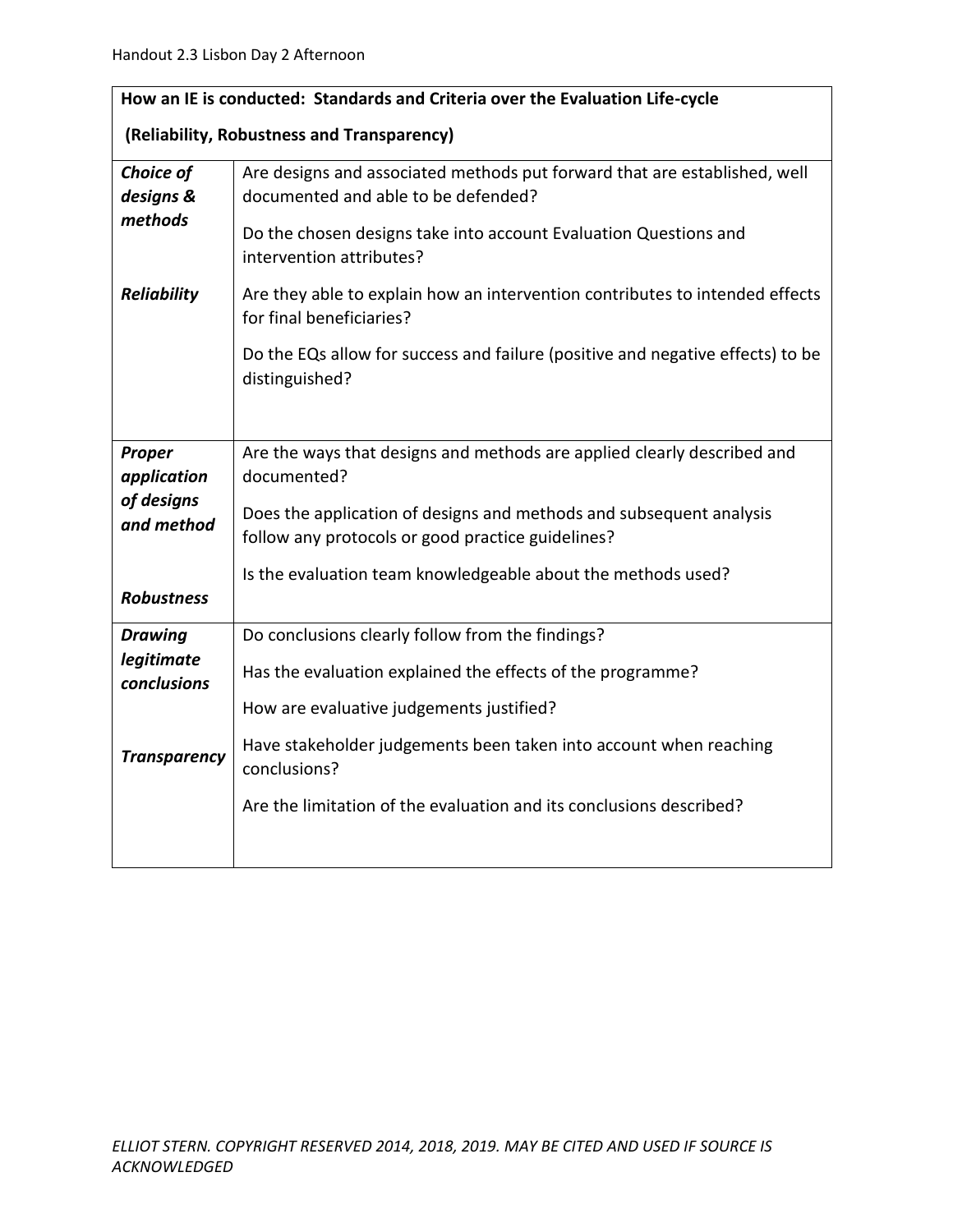Technical standards for IE designs and methods

The second part of a framework is concerned with 'Technical Standards' for methods and designs that mainly relate to what is usually labelled validity and rigour. These standards specifically concern IE. They ask how the designs and methods chosen address the three main characteristics of IE following the

definitions and discussions contained in this report. We have argued that IE should:

- Address the contribution made by an intervention
- Provide a clear causal link to effects
- Offer an explanation of how a programme worked

For each of these categories a set of criteria are suggested as generic questions that could be asked of any IE design.

| Technical standards and criteria to judge the quality of IE designs and methods                                                                                                   |                                                                                                                                                                                                                                      |                                                                                          |  |  |  |
|-----------------------------------------------------------------------------------------------------------------------------------------------------------------------------------|--------------------------------------------------------------------------------------------------------------------------------------------------------------------------------------------------------------------------------------|------------------------------------------------------------------------------------------|--|--|--|
| (Validity and Rigour)                                                                                                                                                             |                                                                                                                                                                                                                                      |                                                                                          |  |  |  |
| Contribution                                                                                                                                                                      | Explanation                                                                                                                                                                                                                          | Effects                                                                                  |  |  |  |
| Is the design able to identify                                                                                                                                                    | Does the evaluation make it                                                                                                                                                                                                          | Are long term effects                                                                    |  |  |  |
| multiple causal factors?                                                                                                                                                          | clear how causal claims will be                                                                                                                                                                                                      | identified?                                                                              |  |  |  |
| Does the design take into<br>account whether causal factors<br>are independent or<br>interdependent?                                                                              | arrived at?<br>Is the chosen design able to<br>support explanatory analysis<br>(e.g. answer how and why                                                                                                                              | Are these effects related to<br>intermediate effects and<br>implementation trajectories? |  |  |  |
| Can the design analyse the<br>effects of contingent, adjacent<br>and cross-cutting<br>interventions?<br>Are issues of 'necessity',<br>'sufficiency' and probability<br>discussed? | questions)?<br>Is theory used to support<br>explanation? (e.g. research-<br>based theory, Theory of<br>Change) If so how has theory<br>heen derived?<br>Are alternative explanations<br>considered and systematically<br>eliminated? | Is the question 'impact for<br>whom' addressed in the<br>design?                         |  |  |  |
| Please attach any protocols, guidelines or quality assurance systems used in connection with this<br>design                                                                       |                                                                                                                                                                                                                                      |                                                                                          |  |  |  |
| Please also provide previous reports or publications that illustrate how this design has been used<br>previously for IE purpose.                                                  |                                                                                                                                                                                                                                      |                                                                                          |  |  |  |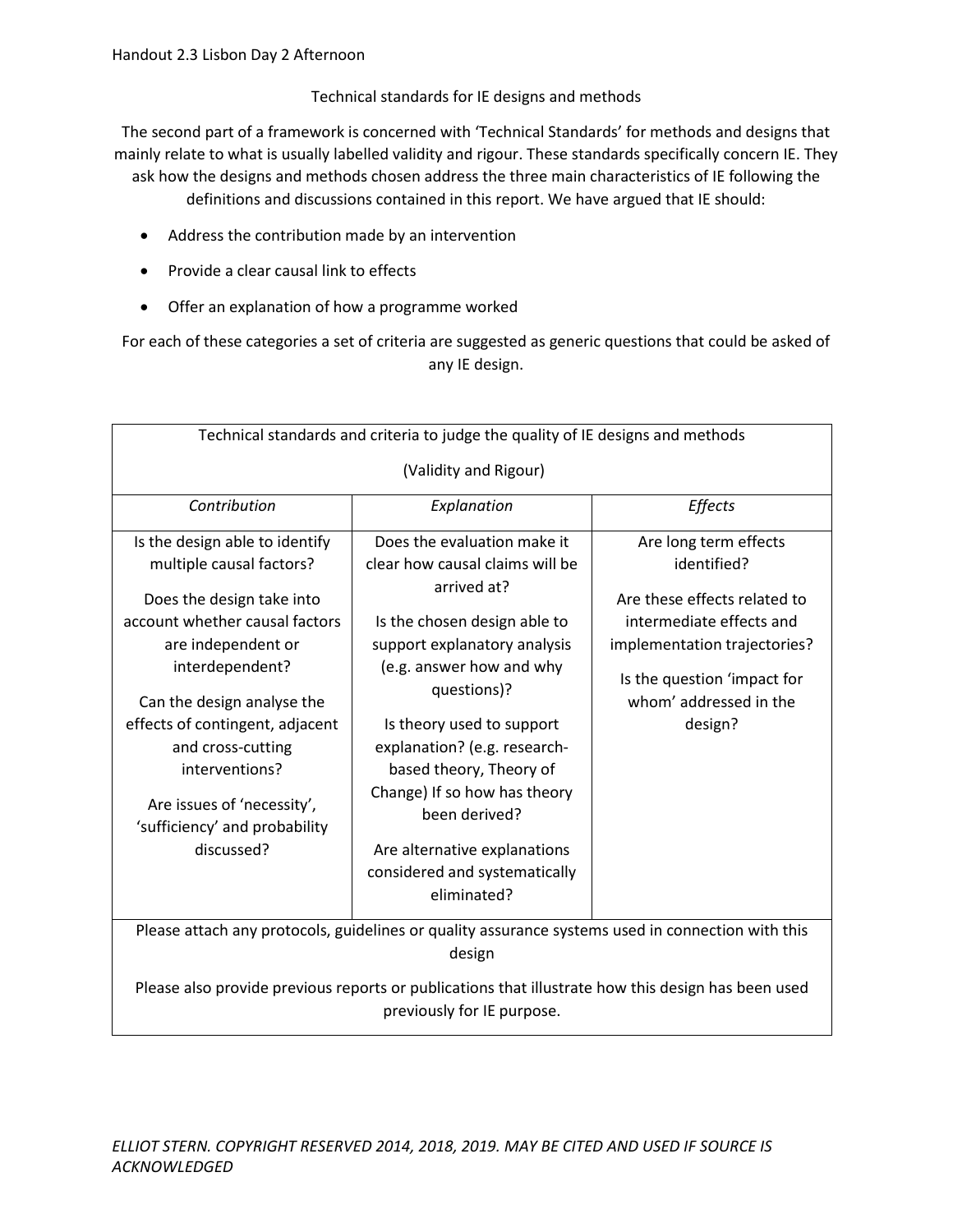## **JUDGING CONCLUSIONS AND RECOMMENDATIONS**

The strength of conclusions depends on various factors, for example:

- The soundness of the IE design
- The way that design and associated methods were implemented which is why transparency and 'auditability' of methods and data are important
- Consistency between the conclusions drawn and the evidence base and designs on which these conclusions are based – for example a theory-based design cannot on its own quantify impact; nor can a counterfactual based design on its own predict what might happen in a different setting
- The scope of evidence: what kinds of judgements does evidence support  $-e.g.$  the IE of a specific programme cannot be used to judge an entire class of similar programmes across different settings
- The judgement of the evaluators conclusions rely on judgement as there is rarely an automatic link between evidence and conclusions; hence the importance of evaluators making their criteria and often their values explicit.
- Evaluators acknowledging the limitations of all designs and methods; and the innate difficulties of going beyond probability and plausibility.

Different commissioners have different expectations of how far evaluators should go in making recommendations. Policy commissioners often take the view that evaluators are not sufficiently knowledgeable about policy contexts to make sensible recommendations.

A sensible middle-ground is to expect evaluators to put forward recommendations, based on 'sensemaking' discussions and workshops with key users of findings, even though commissioners may subsequently need to situate these recommendations into a wider body of organisational or policy knowledge.

Consideration of the validity of recommendations should take account of:

- The connection between recommendations and conclusions
- The strength of evidence that fed into conclusions
- The criteria and values used to justify conclusions
- The input of stakeholders into a validation process
- The extent to which conclusions are supported by a more extensive evidence base, e.g. from previous evaluations, syntheses and research